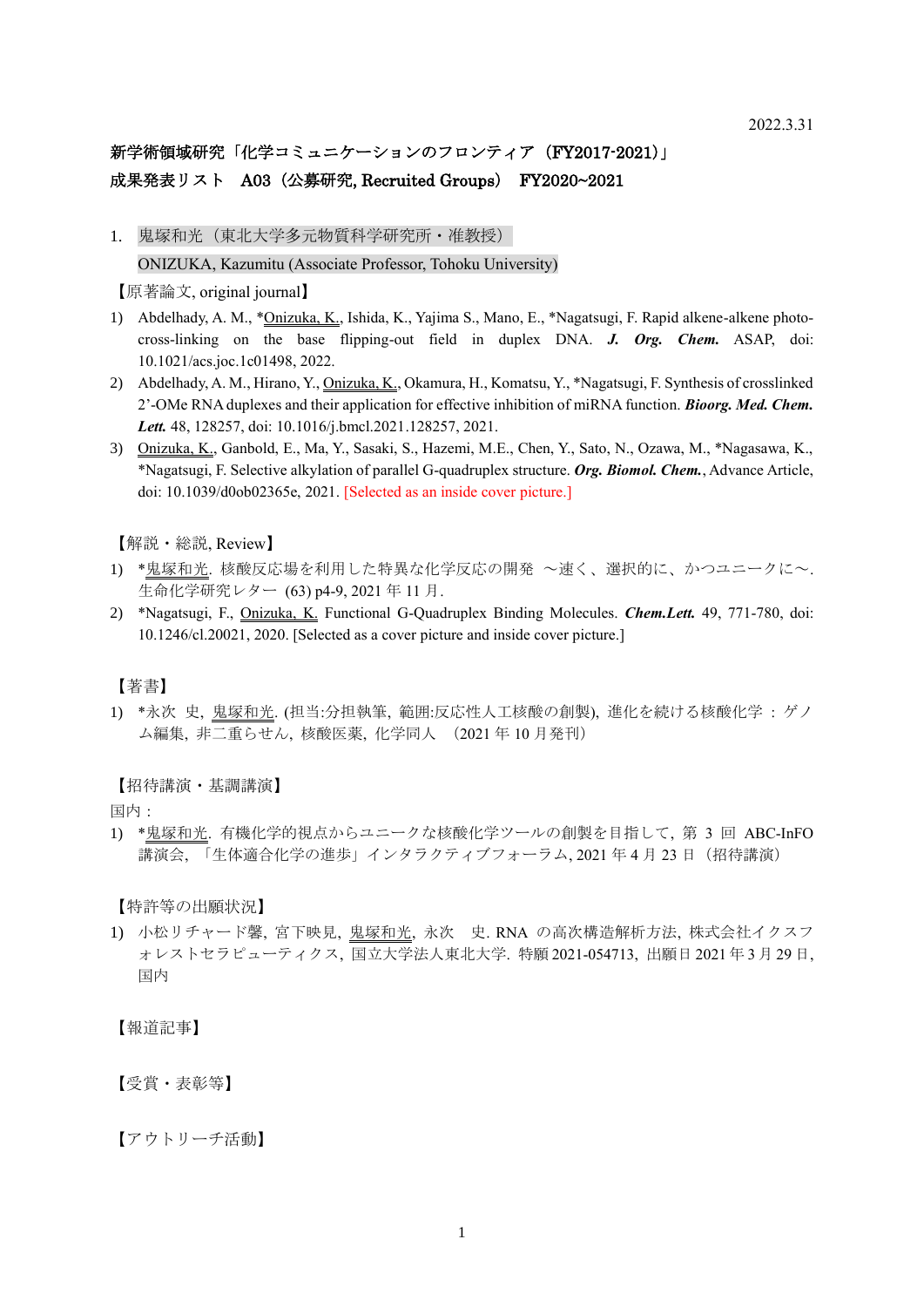## 2. 永安一樹 (京都大学大学院薬学研究科·助教) NAGAYASU, Kazuki (Assistant Professor, Kyoto University)

【原著論文, original journal】

- 1) Niu, M., \*Kasai, A., Tanuma, M., Seiriki, K., Igarashi, H., Kuwaki, T., Nagayasu, K., Miyaji, K., Ueno, H., Tanabe, W., Seo, K., Yokoyama, R., Ohkubo, J., Ago, Y., Hayashida, M., Inoue, K., Takada, M., Yamaguchi, S., Nakazawa, T., Kaneko, S., Okuno, H., Yamanaka, A., \*Hashimoto, H. Claustrum mediates bidirectional and reversible control of stress-induced anxiety responses. *Sci Adv.,* in press.
- 2) Hatakama, H., Asaoka, N., Nagayasu, K., Shirakawa, H., \*Kaneko, S. A selective serotonin reuptake inhibitor ameliorates obsessive-compulsive disorder-like perseverative behavior by attenuating  $5-HT_{2C}$  receptor signaling in the orbitofrontal cortex. *Neuropharmacology*, in press.
- 3) Yamamoto, K., Kuriu, T., Matsumura, K., Nagayasu, K., Tsurusaki, Y., Miyake, N., Yamamori, H., Yasuda, Y., Fujimoto, M., Fujiwara, M., Baba, M., Kitagawa, K., Takemoto, T., Gotoda-Nishimura, N., Takada, T., Seiriki, K., Hayata-Takano, A., Kasai, A., Ago, Y., Kida, S., Takuma, K., Ono, F., Matsumoto, N., Hashimoto, R., \*Hashimoto, H., \*Nakazawa, T. Multiple alterations in glutamatergic transmission and dopamine D2 receptor splicing in induced pluripotent stem cell-derived neurons from patients with familial schizophrenia. *Transl. Psychiatry*, 11:548, 2021.
- 4) Siswanto, S., Yamamoto, H., Furuta, H., Kobayashi, M., Nagashima, T., Kayanuma, G., Nagayasu, K., Imai, Y., \*Kaneko, S. Drug Repurposing Prediction and Validation From Clinical Big Data for the Effective Treatment of Interstitial Lung Disease. *Front Pharmacol.* 12:635293, 2021.
- 5) Nagaoka, K., Nagashima, T., Asaoka, N., Yamamoto, H., Toda, C., Kayanuma, G., Siswanto, S., Funahashi, Y., Kuroda, K., Kaibuchi, K., Mori, Y., Nagayasu, K., Shirakawa, H., \*Kaneko, S. Striatal TRPV1 activation by acetaminophen ameliorates dopamine D2 receptor antagonist-induced orofacial dyskinesia. *JCI Insight.* 6:e145632, 2021.
- 6) Koyanagi, M., \*Imai, S., Matsumoto, M., Iguma, Y., Kawaguchi-Sakita, N., Kotake, T., Iwamitsu, Y., Ntogwa, M., Hiraiwa, R., Nagayasu, K., Saigo, M., Ogihara, T., Yonezawa, A., Omura, T., Nakagawa, S., Nakagawa, T., Matsubara, K. Pronociceptive Roles of Schwann Cell-Derived Galectin-3 in Taxane-Induced Peripheral Neuropathy. *Cancer Res.* 81:2207-2219, 2021.
- 7) Kitagawa, K., Matsumura, K., Baba, M., Kondo, M., Takemoto, T., Nagayasu, K., Ago, Y., Seiriki, K., Hayata-Takano, A., Kasai, A., Takuma, K., Hashimoto, R., Hashimoto, H., Nakazawa, T. Intranasal oxytocin administration ameliorates social behavioral deficits in POGZWT/Q1038R mouse model of autism spectrum disorder. *Mol Brain.* in press.
- 8) Koyanagi, M., \*Imai, S., Matsumoto, M., Iguma, Y., Kawaguchi-Sakita, N., Kotake, T., Iwamitsu, Y., Ntogwa, M., Hiraiwa, R., *Nagayasu, K.*, Saigo, M., Ogihara, T., Yonezawa, A., Omura, T., Nakagawa, S., Nakagawa, T., Matsubara, K. Pro-nociceptive roles of Schwann cell-derived galectin-3 in taxane-induced peripheral neuropathy. *Cancer Res.* in press.
- 9) Sakai, M., \*Nagayasu, K., Shibui, N., Andoh, C., Takayama, K., Shirakawa, H., \*Kaneko, S. Prediction of pharmacological activities from chemical structures with graph convolutional neural networks. *Sci Rep.* 11, 525, doi: 10.1038/s41598-020-80113-7, 2021.
- 10) Ohashi, K., Shibasaki, K., Nakazawa, H., Kunimasa, R., Nagayasu, K., \*Shirakawa, H., Kaneko, S. Transient Receptor Potential Melastatin 3 Is Functionally Expressed in Oligodendrocyte Precursor Cells and Is Upregulated in Ischemic Demyelinated Lesions. *Biol Pharm Bull.* 44, 181-187, doi: 10.1248/bpb.b20-00510, 2021.
- 11) Asao, Y., Tobori, S., Kakae, M., Nagayasu, K., Shibasaki, K., Shirakawa, H., Kaneko, S. Transient receptor potential vanilloid 4 agonist GSK1016790A improves neurological outcomes after intracerebral hemorrhage in mice. *Biochem. Biophys. Res. Commun.* 529, 590-595, doi: 10.1016/j.bbrc.2020.06.103, 2020.
- 12) Wada, S., Yanagida, J., Sasase, H., Zhang, T., Li, X., Kamii, H., Domoto, M., Deyama, S., Hinoi, E., Yamanaka, A., Nishitani, N., Nagayasu, K., Kaneko, S., Minami, M., \*Kaneda, K. Acute restraint stress augments the rewarding memory of cocaine through activation of α1 adrenoceptors in the medial prefrontal cortex of mice. *Neuropharmacology.* 166, 107968, doi: 10.1016/j.neuropharm.2020.107968, 2020.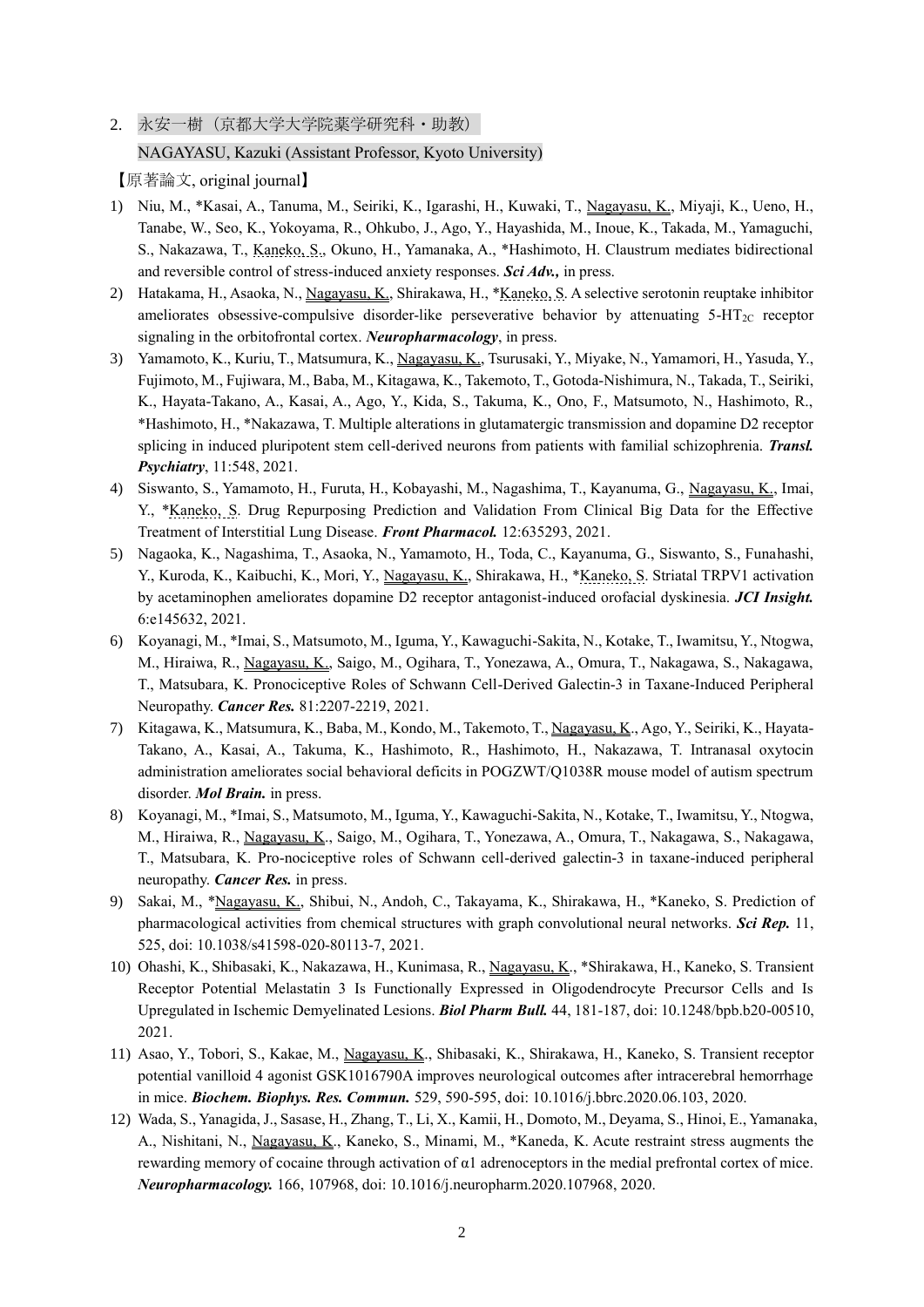【解説・総説, Review】

1) \*Nagayasu, K. Serotonin transporter: Recent progress of in silico ligand prediction methods and structural biology towards structure-guided in silico design of therapeutic agents. *J. Pharmacol. Sci.* 148, 295-299, doi: 10.1016/j.jphs.2022.01.004, 2022.

【著書】

【招待講演・基調講演】

国内:

1) 永安一樹. 光遺伝学的介入・計測を用いた精神疾患におけるセロトニン神経の役割の解明. 第 163 回日本獣医学会学術集会. 山口(オンライン開催), 9 月, 2020.(招待講演)

【特許等の出願状況】

【報道記事】

1) 「化合物の薬理作用を予測する技術を開発 -薬理作用ビッグデータを用いて-」, 京都大学 HP URL: https://www.kyoto-u.ac.jp/ja/research-news/2021-01-13

【受賞・表彰等】

【アウトリーチ活動】

3. 服部満(大阪大学産業科学研究所・助教)

HATTORI, Mitsuru (Assistant Professor, Osaka University)

【原著論文, original journal】

- 1) Hattori, M., Sugiura, N., Wazawa, T., Matsuda, T., \*Nagai, T. Ratiometric Bioluminescent Indicator for a Simple and Rapid Measurement of Thrombin Activity Using a Smartphone. *Anal Chem.*, 93, 13520-13526, doi: 10.1021/acs.analchem.1c02396, 2021. [press release]
- 2) Itoh, Y., Hattori, M., Wazawa, T., Arai, Y., \*Nagai, T. Ratiometric Bioluminescent Indicator for Simple and Rapid Diagnosis of Bilirubin. *ACS Sensors*, Published, doi: org/10.1021/acssensors.0c02000, 2021. [press release]
- 3) Hattori, M., Shirane, S., Matsuda, T., Nagayama, K., \*Nagai, T. Smartphone-Based Portable Bioluminescence Imaging System Enabling Observation at Various Scales from Whole Mouse Body to Organelle. *Sensors*, 20, 7166, doi: org/10.3390/s20247166, 2020.

【解説・総説, Review】

1) Hattori, M., Matsuda, T., \*Nagai, T. Method for detecting emission spectral change of bioluminescent ratiometric indicators by a smartphone. *Methods Mol. Biol*., 2274, 295-304, doi: 10.1007/978-1-0716-1258- 3\_25, 2021.

【著書】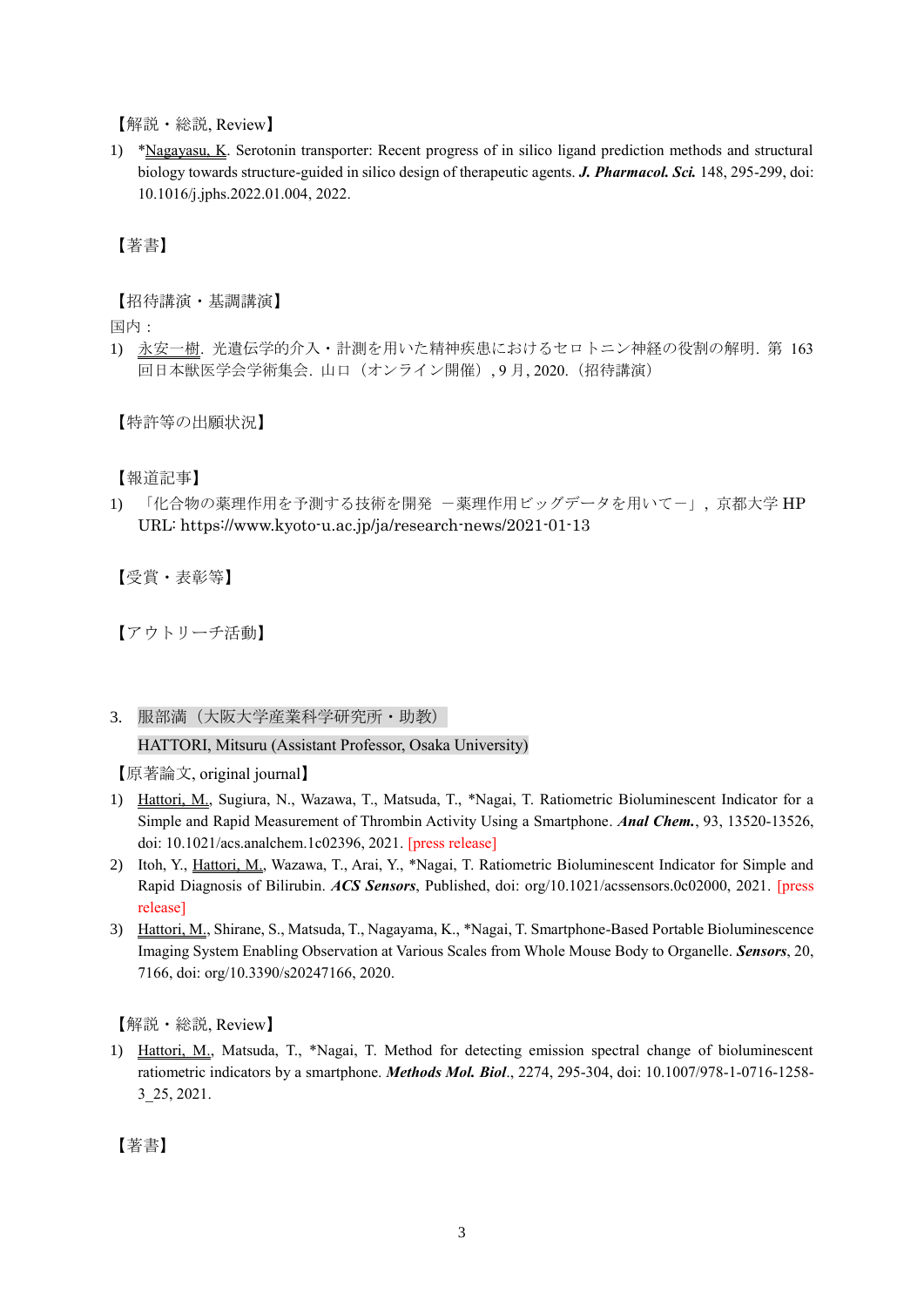【招待講演・基調講演】

国内:

- 1) 服部満. 生物発光を利用した計測法とその可能性・テクノアリーナ フォトニクス・センシング工 学グループ 第 1 回交流フォーラム, 1 月 11 日, 2022.(招待講演)
- 2) 服部満. 生物発光で観えるもの、出来ること・第 12 回光塾. オンライン, 12 月 1 日, 2020.(招待講 演)

【特許等の出願状況】

【報道記事】

- 1) 「スマートフォンを利用した 血液凝固活性の判定法」, 大阪大学 HP, 2021.10.20 URL: https://resou.osaka-u.ac.jp/ja/research/2021/20210120\_2
- 2) 「血液凝固活性判定にスマホ利用 血栓予防に期待」, 科学新聞, 2021.11.26
- 3) 「阪大,スマホで血栓症酵素が測定できる指示薬開発」, インターネットメディア, 2021.12.03 URL: https://optronics-media.com/news/20211021/74965/
- 4) 「凝固能の評価はスマートフォンで簡単に!?」, インターネットメディア, 2021.12.06 URL: https://medical.nikkeibp.co.jp/leaf/mem/pub/report/202112/572911.html
- 5) 「微量血液から新生児黄疸診断を可能にする生物発光指示薬の開発 ―スマートフォンを利用した 新たな計測法―」, 大阪大学産業科学研究所 定例記者会見, 2021. 01. 20. URL: https://www.sanken.osaka-u.ac.jp/hot\_topics/topics\_20210125/

【受賞・表彰等】

【アウトリーチ活動】

4. 松森信明(九州大学大学院理学研究院・教授)

## MATSUMORI, Nobuaki (Professor, Kyushu University)

【原著論文, original journal】

- 1) Yasuda, H., Torikai, K., Kinoshita, M., Sazzad, M. A. A., Tsujimura, K., Slotte, J. P., \*Matsumori, N. Preparation of Nitrogen Analogues of Ceramide and Studies of Their Aggregation in Sphingomyelin Bilayers. *Langmuir* 37, 12438-12446. doi: 10.1021/acs.langmuir.1c02101, 2021.
- 2) \*Ohtani, R., Anegawa, Y., Watanabe, H., Tajima, Y., Kinoshita, M., Matsumori, N., Kawano, K., Yanaka, S., Kato, K., Nakamura, M., Ohba, M., Hayami, S. Metal Complex Lipids for Fluid-Fluid Phase Separation in Coassembled Phospholipid Membranes. *Angew. Chem. Int. Ed. Engl*. 60, 13603-13608. doi: 10.1002/anie.202102774, 2021.
- 3) Hieda, M., Sorada, A., Kinoshita, M., \*Matsumori, N. Amphidinol 3 preferentially binds to cholesterol in disordered domains and disrupts membrane phase separation. *Biochem. Biophys. Rep*. 26, 100941, doi: 10.1016/j.bbrep.2021.100941, 2021.
- 4) \*Kinoshita, M., Yamaguchi, S., \*Matsumori, N. Low-flux scanning electron diffraction reveals substructures inside the ordered membrane domain. *Sci. Rep*. 10, 22188. doi: 10.1038/s41598-020-79083-7, 2020. [press release]
- 5) \*Ohtani, R., Kawano, K., Kinoshita, M., Yanaka, S., Watanabe, H., Hirai, K., Futaki, S., Matsumori, N., Uji-I, H., Ohba, M., Kato, K., Hayami, S. Pseudo-membrane jackets: Two-dimensional coordination polymers achieving visible phase separation in cell membrane. *Angew. Chem. Int. Ed. Engl*. 59, 17931-17937. doi: 10.1002/anie.202006600, 2020.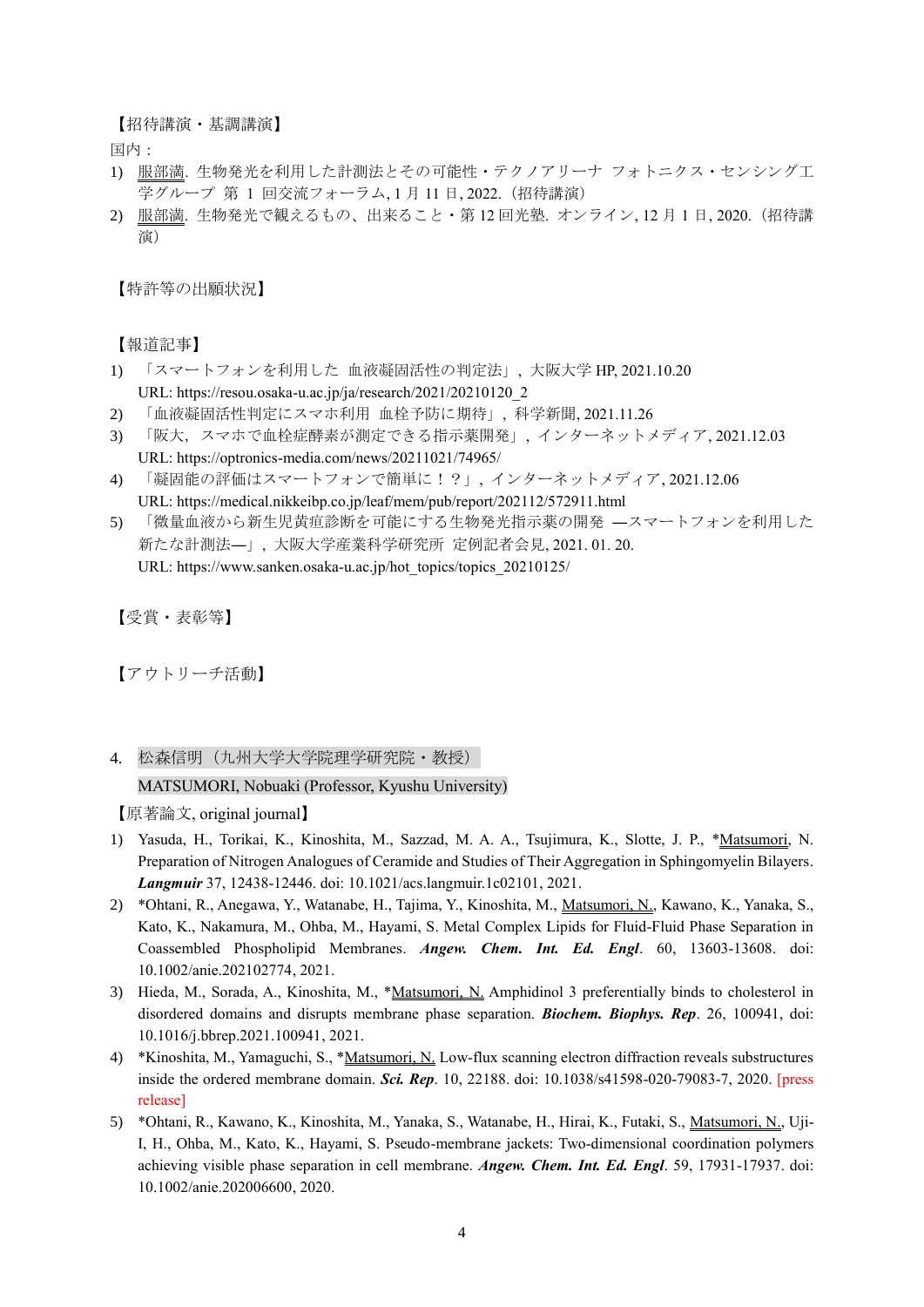6) \*Kinoshita, M., Kyo, T., \*Matsumori, N. Assembly formation of minor dihydrosphingomyelin in sphingomyelin-rich ordered membrane domains. *Sci. Rep.* 16, 11794. doi: 10.1038/s41598-020-68688-7, 2020.

【解説・総説, Review】

- 1) \*Kawai, T., Matsumori, N., \*Otsuka, K. Recent advances in microscale separation techniques for lipidome analysis. *Analyst* 146, 7418-7430. doi: 10.1039/d1an00967b, 2021.
- 2) \*松森信明. 脂質ラフトと麻酔メカニズム 麻酔 2021, 70, 724-731.
- 3) 木下祥尚, 松森信明. 脂質ラフトを標的とする局所麻酔薬の作用機序 月刊メディカル・サイエン ス・ダイジェスト, 48, 50-51, 2022.
- 4) \*Nishimura, S., Matsumori, N. Chemical diversity and mode of action of natural products targeting lipids in the eukaryotic cell membrane. *Nat. Prod. Rep*. 37, 677-702. doi: 10.1039/c9np00059c, 2020.
- 5) \*Akiyama, R., Annaka, M., Kohda, D., Kubota, H., Maeda, Y., Matsumori, N., Mizuno, D., Yoshida, N. Biophysics at Kyushu University. *Biophys. Rev*. 12, 245-247. doi: 10.1007/s12551-020-00643-2, 2020.

【著書】

【招待講演・基調講演】

国内:

- 1) 松森信明. 「脂質ラフトと麻酔作用」麻酔メカニズム研究会. 12 月, 2021.(招待講演)
- 2) Matsumori, N. Interaction analysis between membrane proteins and lipids to understand biological membranes. The 59th Japanese Biophysical Society Meeting 11 月, 2021. (招待講演)
- 3) 松森信明. 「局所麻酔の新たなメカニズム」ペインクリニック学会第54回学術集会. 長野, 10 月, 2020.(招待講演)

【特許等の出願状況】

【報道記事】

1) 「低流量走査電子線散乱法による脂質膜の局所構造の解析−脂質ラフト様の膜ドメイン内部に複数 の下部構造が存在することを発見−」, 九州大学 HP URL: https://www.kyushu-u.ac.jp/f/41731/20\_12\_22\_01.pdf

【受賞・表彰等】

【アウトリーチ活動】

- 1) 出前授業として、福岡県立宗像高校の学生(約 20 名)に対して「麻酔薬の化学」の模擬講義をオ ンラインで行い、関連領域の紹介を行った(2020 年 12 月 12 日)。
- 5. 清宮啓之(公益財団法人がん研究会がん化学療法センター分子生物治療研究部・部長) SEIMIYA, Hiroyuki (Chief, The Cancer Institute of JFCR)

【原著論文, original journal】

1) Miyata, K., Imai, Y., Hori, S., Nishio, M., Loo, T. M., Okada, R., Yang, L., Nakadai, T., Maruyama, R., Fujii, R., Ueda, K., Jiang, L., Zheng, H., Toyokuni, S., Sakata, T., Shirahige, K., Kojima, R., Nakayama, M., Oshima, M., Nagayama, S., Seimiya, H., Hirota, T., Saya, H., Hara, E., \*Takahashi, A. Pericentromeric noncoding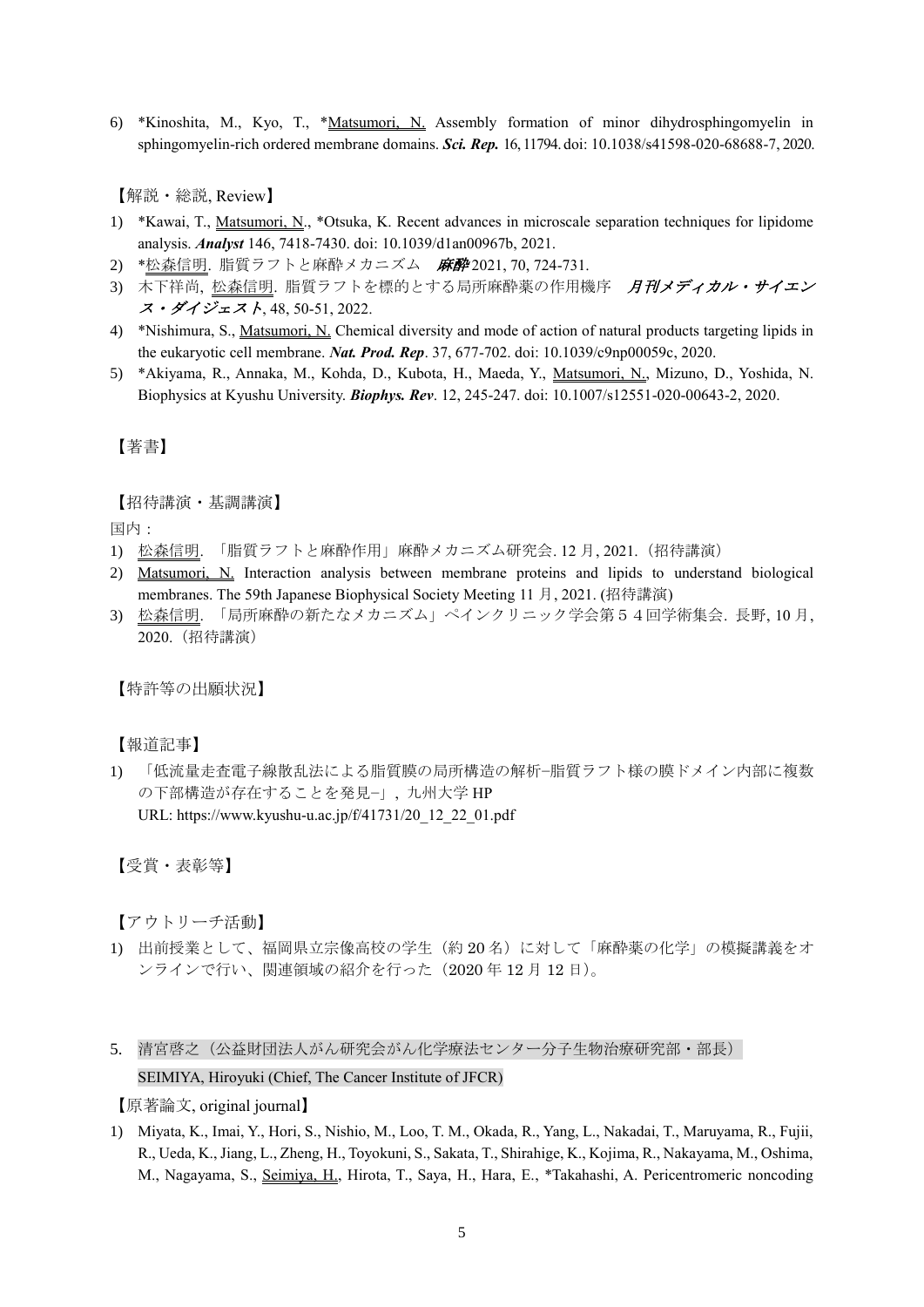RNA changes DNA binding of CTCF and inflammatory gene expression in senescence and cancer. *Proc Natl Acad Sci U S A.* 118, doi: 10.1073/pnas.2025647118, 2021.

- 2) \*Mashima, T., Wakatsuki, T., Kawata, N., Jang, M. K., Nagamori, A., Yoshida, H., Nakamura, K., Migita, T., Seimiya, H., Yamaguchi, K. Neutralization of the induced VEGF-A potentiates the therapeutic effect of an anti-VEGFR2 antibody on gastric cancer in vivo. *Sci Rep.* 11, 15125, doi: 10.1038/s41598-021-94584-9, 2021.
- 3) \*Nishiya, N., Oku, Y., Ishikawa, C., Fukuda, T., Dan, S., Mashima, T., Ushijima, M., Furukawa, Y., Sasaki, Y., Otsu, K., Sakyo, T., Abe, M., Yonezawa, H., Ishibashi, F., Matsuura, M., Tomida, A., Seimiya, H., Yamori, T., Iwao, M., Uehara, Y. Lamellarin 14, a derivative of marine alkaloids, inhibits the T790M/C797S mutant epidermal growth factor receptor. *Cancer Sci.* doi: 10.1111/cas.14839, 2021.
- 4) \*Suenaga, M., Mashima, T., Kawata, N., Wakatsuki, T., Dan, S., Seimiya, H., Yamaguchi, K. Serum IL-8 level as a candidate prognostic marker of response to anti-angiogenic therapy for metastatic colorectal cancer. *Int. J. Colorectal Dis.* 36, 131-139, doi: 10.1007/s00384-020-03748-y, 2021.
- 5) Matsumoto, K., Okamoto, K., Okabe, S., Fujii, R., Ueda, K., Ohashi, K., \*Seimiya, H. G-quadruplex-forming nucleic acids interact with splicing factor 3B subunit 2 and suppress innate immune gene expression. *Genes Cells***.** 26, 65-82, doi: 10.1111/gtc.12824, 2021.
- 6) Yasuda, M., Ma, Y., Okabe, S., Wakabayashi, Y., Su, D., Chang, Y.T., Seimiya, H., Tera, M., \*Nagasawa, K. Target identification of a macrocyclic hexaoxazole G-quadruplex ligand using post-target-binding visualization. *Chem. Commun.* 56, 12905-12908, doi: 10.1039/d0cc04957c, 2020. [Selected as a back cover feature.]
- 7) Tomizawa, F., Jang, M.K., Mashima, T., \*Seimiya, H. c-KIT regulates stability of cancer stemness in CD44 positive colorectal cancer cells. *Biochem. Biophys. Res. Commun.* 527, 1014-1020, doi: 10.1016/j.bbrc.2020.05.024, 2020.
- 8) \*Tanji, K., Mori, F., Shirai, F., Fukami, T., Seimiya, H., Utsumi, J., Kakita, A., Wakabayashi, K. Novel tankyrase inhibitors suppress TDP-43 aggregate formation. *Biochem. Biophys. Res. Commun.* 537, 85-92, doi: 10.1016/j.bbrc.2020.12.037, 2020.
- 9) \*Suenaga, M., Wakatsuki, T., Mashima, T., Ogura, M., Ichimura, T., Shinozaki, E., Nakayama, I., Osumi, H., Ota, Y., Takahari, D., Chin, K., Seimiya, H., Yamaguchi, K. A phase I study to determine the maximum tolerated dose of trifluridine/tipiracil and oxaliplatin in patients with refractory metastatic colorectal cancer: LUPIN study. *Invest. New Drugs***.** 38, 111-119, doi: 10.1007/s10637-019-00749-9, 2020.
- 10) \*Shirai, F., Mizutani, A., Yashiroda, Y., Tsumura, T., Kano, Y., Muramatsu, Y., Chikada, T., Yuki, H., Niwa, H., Sato, S., Washizuka, K., Koda, Y., Mazaki, Y., Jang, M.K., Yoshida, H., Nagamori, A., Okue, M., Watanabe, T., Kitamura, K., Shitara, E., Honma, T., Umehara, T., Shirouzu, M., Fukami, T., Seimiya, H., Yoshida, M., \*Koyama, H. Design and Discovery of an Orally Efficacious Spiroindolinone-Based Tankyrase Inhibitor for the Treatment of Colon Cancer. *J. Med. Chem.* 63, 4183-4204, doi: 10.1021/acs.jmedchem.0c00045, 2020.
- 11) Shimizu, T., Takahashi, N., Huber, V.J., Asawa, Y., Ueda, H., Yoshimori, A., Muramatsu, Y., Seimiya, H., Kouji, H., Nakamura, H., \*Oguri, H. Design and synthesis of 14 and 15-membered macrocyclic scaffolds exhibiting inhibitory activities of hypoxia-inducible factor 1alpha. *Bioorg. Med. Chem.* 30, 115949, doi: 10.1016/j.bmc.2020.115949, 2020.
- 12) Koi, H., Takahashi, N., Fuchi, Y., Umeno, T., Muramatsu, Y., Seimiya, H., Karasawa, S., \*Oguri, H. A fully synthetic 6-aza-artemisinin bearing an amphiphilic chain generates aggregates and exhibits anti-cancer activities. *Org. Biomol. Chem.* 18, 5339-5343, doi: 10.1039/d0ob00919a, 2020.

【解説・総説, Review】

- 1) \*Seimiya, H., Nagasawa, K., Shin-ya, K. Chemical targeting of G-quadruplexes in telomeres and beyond for molecular cancer therapeutics. *J Antibiot.* 74, 617-628, doi: 10.1038/s41429-021-00454-x, 2021. [The special issue in "Approach toward cancer-targeting therapy by microbial origin]
- 2) \*馬島哲夫, 清宮啓之,薬剤耐性胃がん細胞のがん幹細胞性とその生存分子経路,『がん微小環境に 1 細胞レベルで挑む:技術革新で見えてきた腫瘍内の細胞と免疫応答の多様性、がん悪性化・治療 抵抗性の鍵』第 1 章.がん幹細胞を支えるがん微小環境の多様性,実験医学, 羊土社,39: 1837-1841,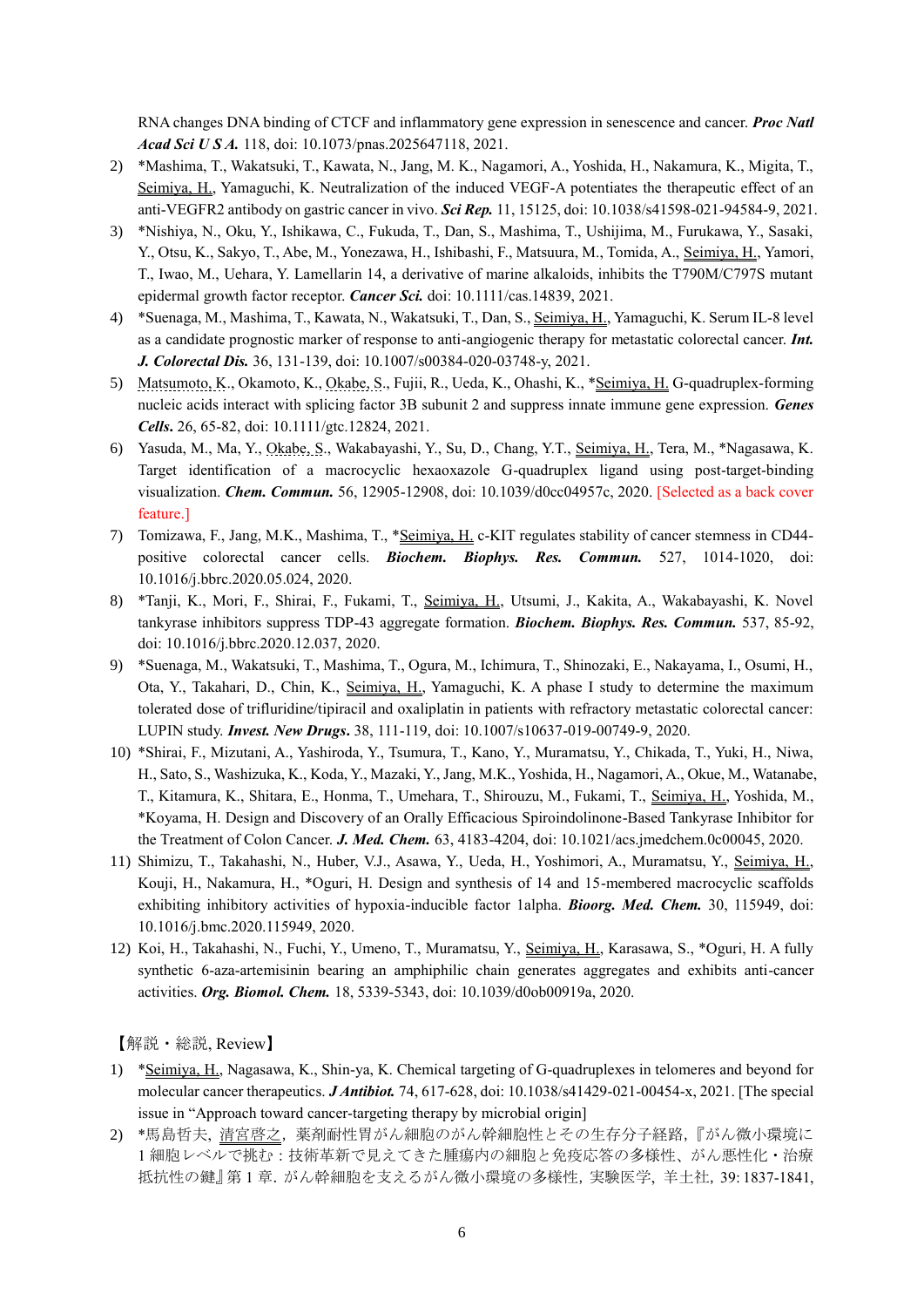2021.

- 3) \*清宮啓之,分子プロファイリング総論,『マウス・ラットモデル作製・解析プロフェッショナル : あなたの研究をステップアップさせる最新·最適手技』,羊土社, p.228-239, 2021.
- 4) \*Seimiya, H. Crossroads of telomere biology and anticancer drug discovery. *Cancer Sci.* 111, 3089-3099, doi: 10.1111/cas.14540, 2020. [Selected as an issue highlight.]
- 5) Nakanishi, C., \*Seimiya, H. G-quadruplex in cancer biology and drug discovery. *Biochem. Biophys. Res. Commun.* 531, 45-50, doi: 10.1016/j.bbrc.2020.03.178, 2020.
- 6) \*馬島哲夫, 清宮啓之. がん幹細胞と薬剤耐性, 「医学のあゆみ」(医歯薬出版)273, 356-361, 2020.

【著書】

【招待講演・基調講演】

国内:

- 1) \*清宮啓之,テロメアパラドクスの探究と核酸のかたちを標的としたがん創薬,徳島大学歯学部講 義セミナー, 徳島, 2021年11月8日 (招待講演)
- 2) \*Seimiya, H. Targeting G-quadruplex nucleic acids for cancer therapeutics. 第 80 回日本癌学会学術総会 シンポジウム,横浜,2021 年 9 月 30 日(招待講演)
- 3) \*清宮啓之,染色体の終わりから始まるがん創薬,日本遺伝学会第 93 回大会,公開市民講座「がん の遺伝的多様性の理解からがんの治療法を考える」,オンライン,2021年9月11日 (招待講演)
- 4) \*清宮啓之,テロメアから始まるがん創薬,広島大学大学院薬科学特論・特講セミナー,オンライ ン(オンデマンド),2021 年 7 月 29 日(招待講演)
- 5) 清宮啓之.Telomere as the starting point for new cancer molecular medicine. 広島大学大学院セミナー. 広島,7 月,2020.(招待講演)
- 6) 清宮啓之.テロメアから始まるがん創薬.第 24 回日本がん分子標的治療学会学術集会 教育講演. 徳島,10 月,2020(招待講演)
- 7) 清宮啓之.G-quadruplex を標的としたがん創薬.Takeda Science Urology.東京,3 月,2021. (招待 講演)

【特許等の出願状況】

- 1) 吉田稔, 清宮啓之, 奥江雅之, 八代田陽子, 白井文幸, 津村武史, 狩野ゆうこ, 鷲塚健一, 吉本暢子, 深見竹広, 近田翼, 渡辺尚志. 新規化合物又はその薬理学的に許容される塩. 国立研究開発法人理 化学研究所, 公益財団法人がん研究会, 株式会社ヤクルト本社.特許番号(出願日): PCT/JP2017/024084(2017 年 6 月 13 日).登録番号(登録日):EP3480198(2021 年 5 月 5 日), JP6923138 (2021年 8 月 18 日), AU2017288755 (2021 年 7 月 29 日), CN 110023315 (2021 年 11 月 12 日), 国外.
- 2) 長澤和夫,清宮啓之. がんを治療するための組み合わせ物及び医薬組成物. 国立大学法人東京 農工大学. 公益財団法人がん研究会. 特願番号 (出願日): PCT/JP2021/2320 (2021年1月22日), PCT

【報道記事】

【受賞・表彰等】

【アウトリーチ活動】

1) オンラインラボツアー企画として、高校生(約 35 名)に対して「がん研究」のミニ講義・質疑、 研究室内の紹介説明を行い、関連領域の紹介を行った。(東京,2021 年 10 月 22 日)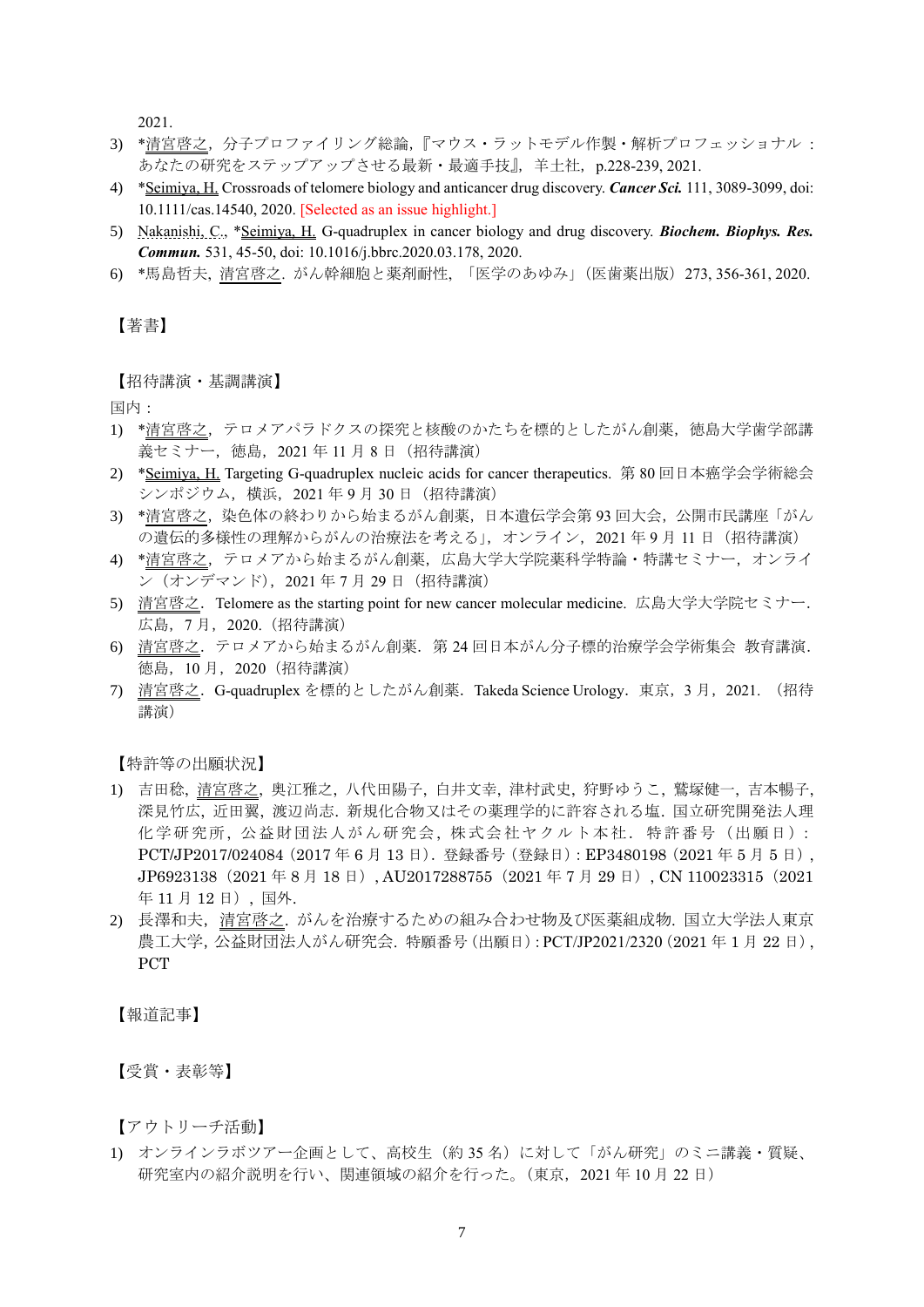- 2) \*清宮啓之,染色体の終わりから始まるがん創薬,日本遺伝学会第 93 回大会,公開市民講座「がん の遺伝的多様性の理解からがんの治療法を考える」(オンライン,2021年9月11日)
- 6. 齋藤大明(北陸大学薬学部・准教授)

## SAITO, Hiroaki (Associate Professor, Hokuriku University)

【原著論文, original journal】

- 1) \*Kanoh, N., Terashima, R., Nishiyama, H., Terajima, Y., Nagasawa, S., Sasano, Y., Iwabuchi, Y., Saito, H., Egoshi, S., Dodo, K., Sodeoka, M., Pan, C., Ikeuchi, Y., Nishimura, S., Kakeya, H. Design, Synthesis, and Antifungal Activity of 16,17-Dihydroheronamide C and *ent*-Heronamide C. *J. Org. Chem.* 86, 16249-16258, doi: 10.1021/acs.joc.1c01761, 2021.
- 2) Saito, R., Hayashi, K., Nomoto, H., Nakayama, M., Takaoka, Y., Saito, H., Yamagami, S., Muto, T., \*Ueda, M. Extended JAZ degron sequence for plant hormone binding in jasmonate co-receptor of tomato *Sl*COI1- *Sl*JAZ. *Sci. Rep.* 11:13612 (2021). doi: 10.1038/s41598-021-93067-1
- 3) Nakao, H., Sugimoto, Y., Ikeda, K., Saito, H., \*Nakano, M. Structural Feature of Lipid Scrambling Model Transmembrane Peptides: Same-Side Positioning of Hydrophilic Residues and Their Deeper Position, *J. Phys. Chem. Lett.* 11, 1662-1667, 2020.

【解説・総説, Review】

【著書】

【招待講演・基調講演】

【特許等の出願状況】

【報道記事】

【受賞・表彰等】

【アウトリーチ活動】

- 1) 北陸大学オンライン市民講座(金沢, 2022 年 3 月 15 日)に、「コンピュータシミュレーションでみ る生体分子の世界-コンピュータを用いた創薬への挑戦-」というタイトルで、関連研究の紹介を行 った。
- 7. 松本健(理化学研究所環境資源科学研究センター・研究員) MATSUMOTO, Ken (Research Scientist, RIKEN Center for Sustainable Research Science) 【原著論文, original journal】

【解説・総説, Review】

1) \*Matsumoto, K., \*Yoshida, M. Mammalian chemical genomics towards identifying targets and elucidating modes-of-action of bioactive compounds, *ChemBioChem*, First published: 23 November 2021. doi: 10.1002/cbic.202100561.